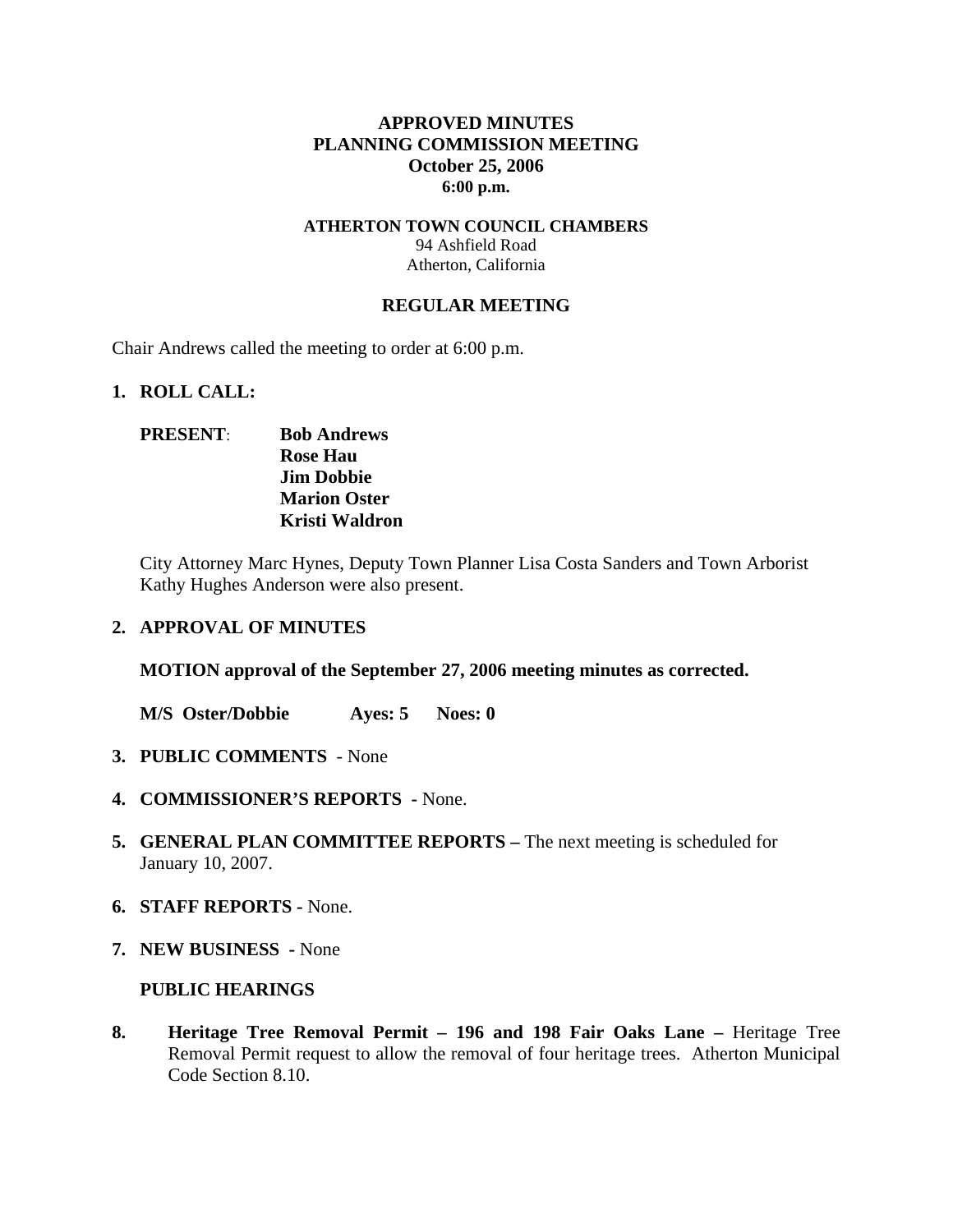Lisa Costa Sanders presented the staff reported and indicated staff support for the removal of one Oak tree on the 198 Fair Oaks property.

Kathy Hughes Anderson responded to Commissioners questions.

# OPEN PUBLIC HEARING

Catherine Greer, landscape designer, noted that the applicant is concerned with limb interference with tree #13 and the usability of the sport court.

Tom Stephenson, property owner, stated that tree #13 will interfere with the functionality of the sport court and that they could leave tree #14. He stated that preserving tree #3 would create a functional problem of turning into the new driveway. Mr. Stephenson stated that there are approximately 25 oak trees on the 196 Fair Oaks property. Catherine Greer, responded to other design options that were considered on the site.

# CLOSE PUBLIC HEARING

**MOTION to approve the Heritage Tree Removal Permit to allow the removal of one heritage tree at 198 Fair Oaks Lane and two heritage trees at 196 Fair Oaks Lane based on the following finding and subject to the conditions of the Heritage Tree Removal Permit;** 

**M/S Oster/Dobbie Ayes: 5 Noes: 0** 

# **Finding:**

1. The removal of the trees would not be contrary to the purpose and intent of the Atherton General Plan.

# **Amended conditions:**

Amend condition #1 to read as follows; "Heritage tree removal shall be limited to one Oak tree located at 198 Fair Oaks Lane, as shown on the site plan and described in the Arborist Report prepared by McClenahan Consulting, LLC., dated October 5, 2006 and two Oak trees identified as trees #13 and #2 as shown on the site plan and described in the Arborist Report prepared by Mayne Tree Expert Company dated May 3, 2005. Any substantive changes to the plan shall be reviewed by the Planning Commission." Amend condition #2 to read as follows; "The replacement planting shall be a minimum of two 24" box size trees for each tree removed to the satisfaction of the Town Arborist and Building Official."

**9. Heritage Tree Removal Permit – 70 Mercedes Lane –** Heritage Tree Removal Permit request to allow the removal of two heritage trees. Atherton Municipal Code Section 8.10.

Lisa Costa Sanders presented the staff reported and indicated support for the removal of the Oak tree in the front yard due to its condition and that the Commission should consider safety concerns in their evaluation of the Oak tree in the rear yard.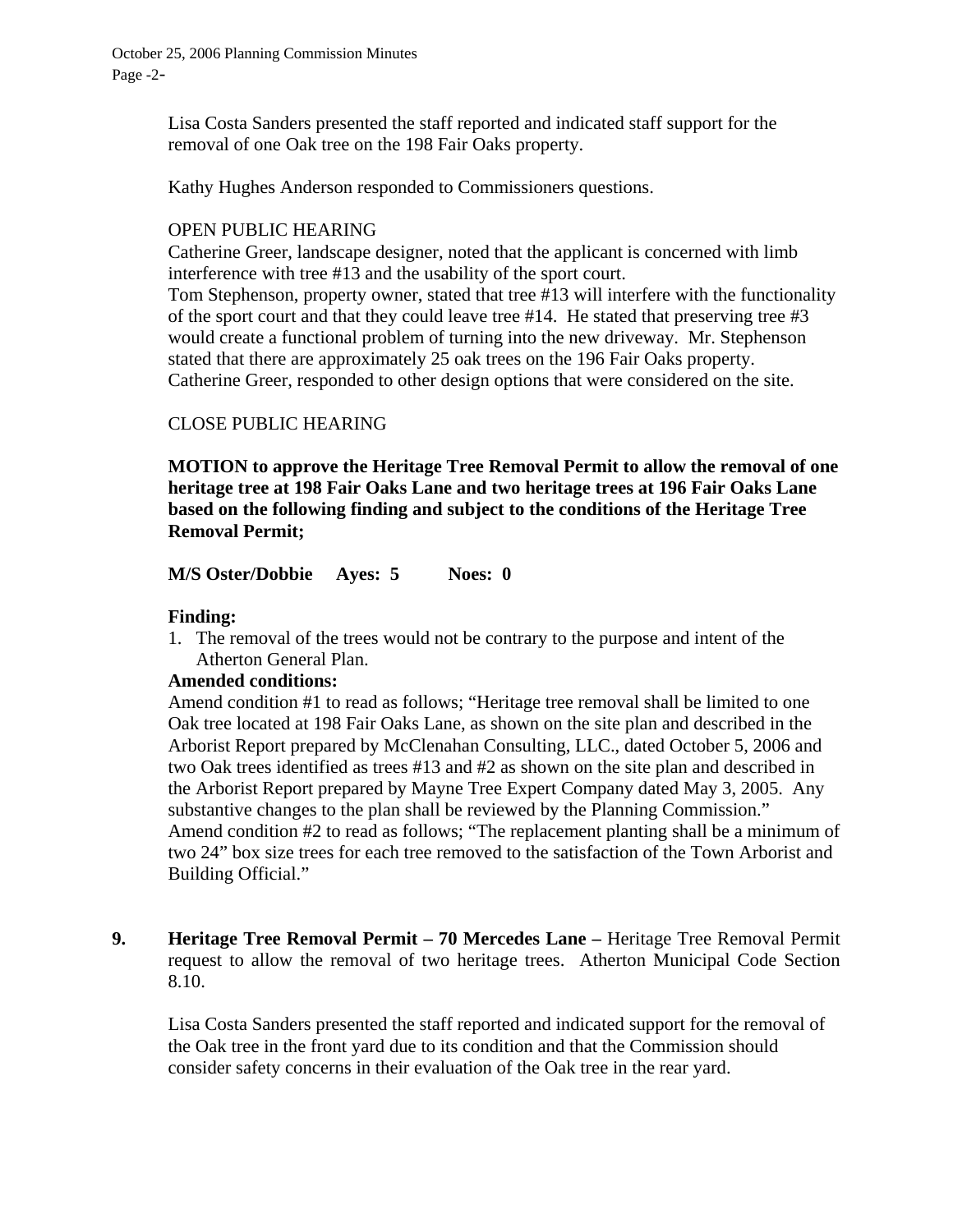Kathy Hughes Anderson responded to Commissioners questions on the Arborist report and condition of the trees.

### PUBLIC COMMENT

Kim and Mike Guthrie, property owners, indicated that they do not want to remove the two trees but are very concerned with safety. They indicated that tree #2 is supported by a pole, iS filled with concrete and had a recent limb failure.

# CLOSE PUBLIC COMMENT

**MOTION to approve the Heritage Tree Removal Permit to allow the removal of two heritage Oak trees at 70 Mercedes Lane based on the following finding and subject to the conditions of the Heritage Tree Removal Permit;** 

**M/S Dobbie/Hau Ayes: 5 Noes: 0** 

### **Finding:**

- 1. The removal of the trees would not be contrary to the purpose and intent of the Atherton General Plan.
- **10. Excessive Height Permit 327 Stockbridge Excessive Height Permit for an exception** in the main building height for a new residence. Atherton Municipal Code Section 17.20.040.

Lisa Costa Sanders presented the staff reported and indicated support for the height exception noting a licensed surveyor verified the increased setbacks.

### PUBLIC COMMENT

Jack McCarthy, designer, indicated that the increased height was due to an engineering design change during construction.

# CLOSE PUBLIC COMMENT

### **MOTION to approve the Excessive Height Permit to allow the main building height exception at 327 Stockbridge based on the following findings and subject to the conditions of the Excessive Height Permit;**

### **M/S Andrews/Hau Ayes: 5 Noes: 0**

### **Findings:**

- 1. The proposed height exception/residence would be appropriate under the general plan of the town as outlined in the staff report.
- 2. The proposed height exception/residence at the proposed location will not be detrimental or injurious to persons, property or improvements in the vicinity and will